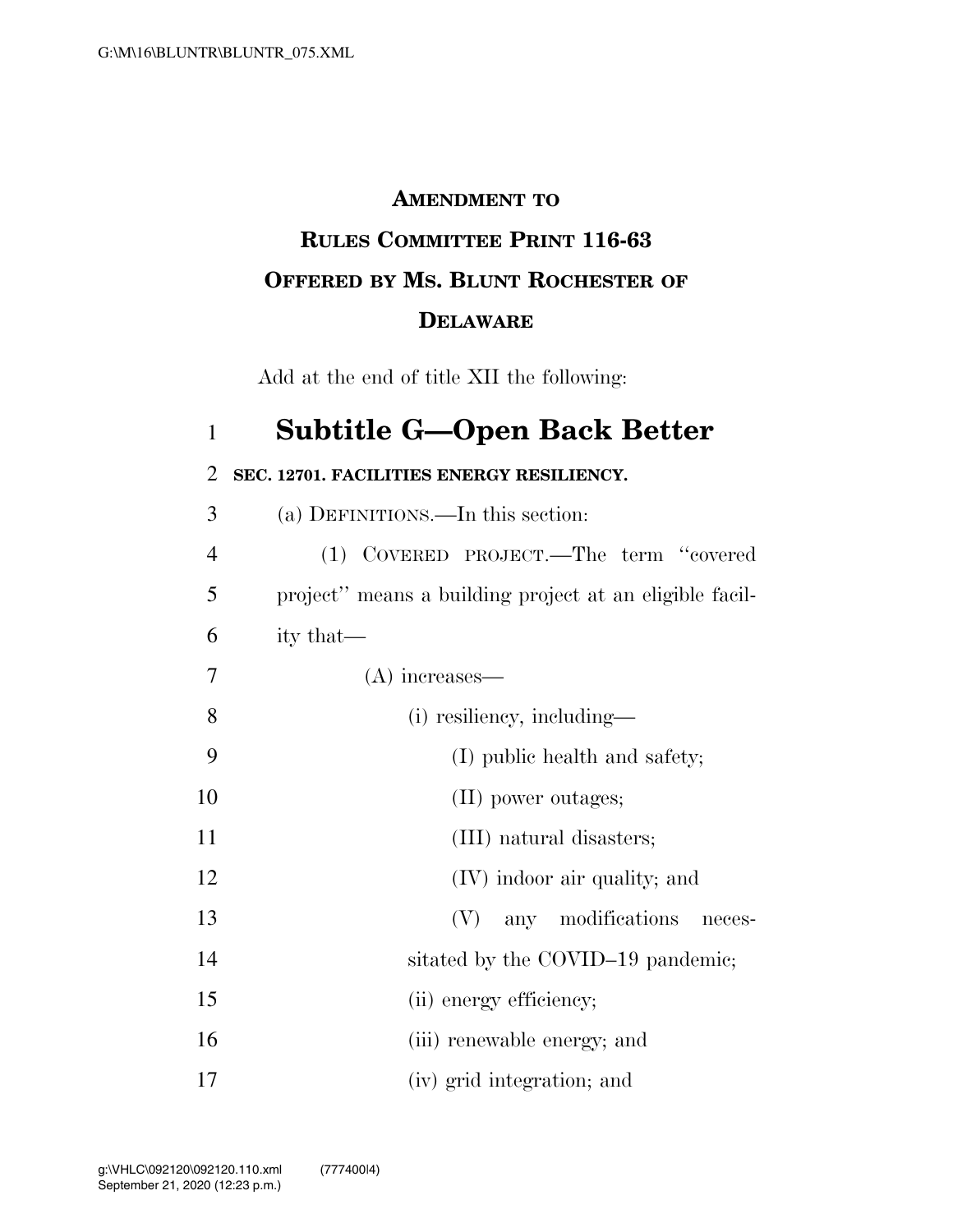| $\mathbf{1}$   | (B) may have combined heat and power                  |
|----------------|-------------------------------------------------------|
| $\overline{c}$ | and energy storage as project components.             |
| 3              | (2)<br>EARLY<br>CHILDHOOD EDUCATION<br>PRO-           |
| $\overline{4}$ | GRAM.—The term "early childhood education pro-        |
| 5              | gram" has the meaning given the term in section       |
| 6              | 103 of the Higher Education Act of 1965 (20           |
| 7              | U.S.C. 1003).                                         |
| 8              | (3) ELEMENTARY SCHOOL.—The term "elemen-              |
| 9              | tary school" has the meaning given the term in sec-   |
| 10             | tion 8101 of the Elementary and Secondary Edu-        |
| 11             | cation Act of 1965 (20 U.S.C. 7801).                  |
| 12             | (4) ELIGIBLE FACILITY.—The term "eligible fa-         |
| 13             | cility" means a public facility, as determined by the |
| 14             | Secretary, including—                                 |
| 15             | $(A)$ a public school, including an elemen-           |
| 16             | tary school and a secondary school;                   |
| 17             | (B) a facility used to operate an early               |
| 18             | childhood education program;                          |
| 19             | (C) a local educational agency;                       |
| 20             | (D) a medical facility;                               |
| 21             | (E) a local or State government building;             |
| 22             | $(F)$ a community facility;                           |
| 23             | (G) a public safety facility;                         |
| 24             | $(H)$ a day care center;                              |
| 25             | (I) an institution of higher education;               |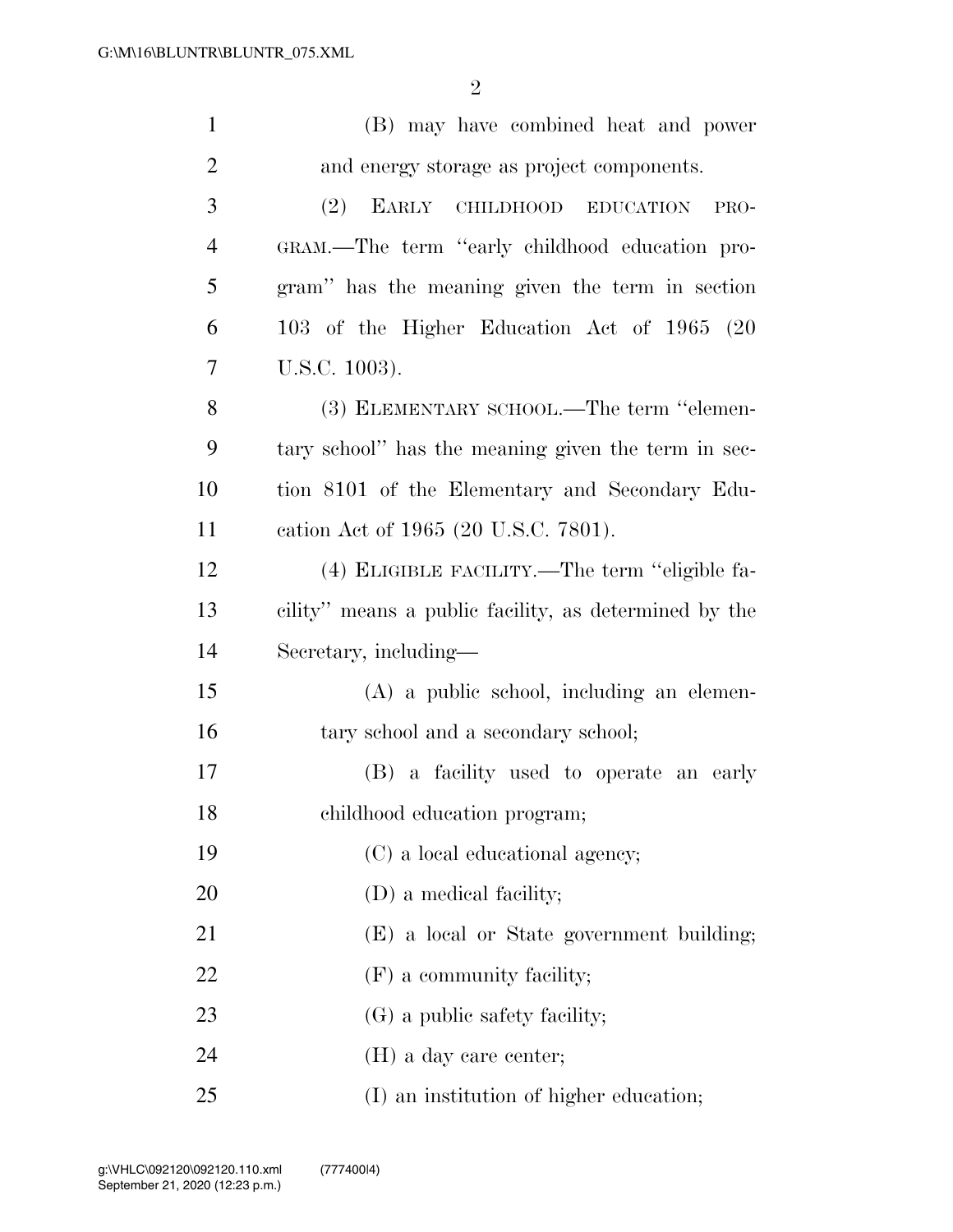| $\mathbf{1}$   | $(J)$ a public library; and                          |
|----------------|------------------------------------------------------|
| $\overline{2}$ | (K) a wastewater treatment facility.                 |
| 3              | ENVIRONMENTAL JUSTICE COMMUNITY.-<br>(5)             |
| $\overline{4}$ | The term "environmental justice community" means     |
| 5              | a community with significant representation of com-  |
| 6              | munities of color, low income communities, or Tribal |
| 7              | and indigenous communities, that experiences, or is  |
| 8              | at risk of experiencing, higher or more adverse      |
| 9              | human health or environmental effects.               |
| 10             | (6) INSTITUTION OF HIGHER EDUCATION.—The             |
| 11             | term "institution of higher education" has the       |
| 12             | meaning given the term in section 101 of the Higher  |
| 13             | Education Act of 1965 (20 U.S.C. 1001).              |
| 14             | (7) LOCAL EDUCATIONAL AGENCY.—The term               |
| 15             | "local educational agency" has the meaning given     |
| 16             | the term in section 8101 of the Elementary and Sec-  |
| 17             | ondary Education Act of 1965 (20 U.S.C. 7801).       |
| 18             | (8) LOW INCOME.—The term "low income",               |
| 19             | with respect to a household, means an annual house-  |
| 20             | hold income equal to, or less than, the greater of-  |
| 21             | $(A)$ 80 percent of the median income of the         |
| 22             | area in which the household is located, as re-       |
| 23             | ported by the Department of Housing and              |
| 24             | Urban Development; and                               |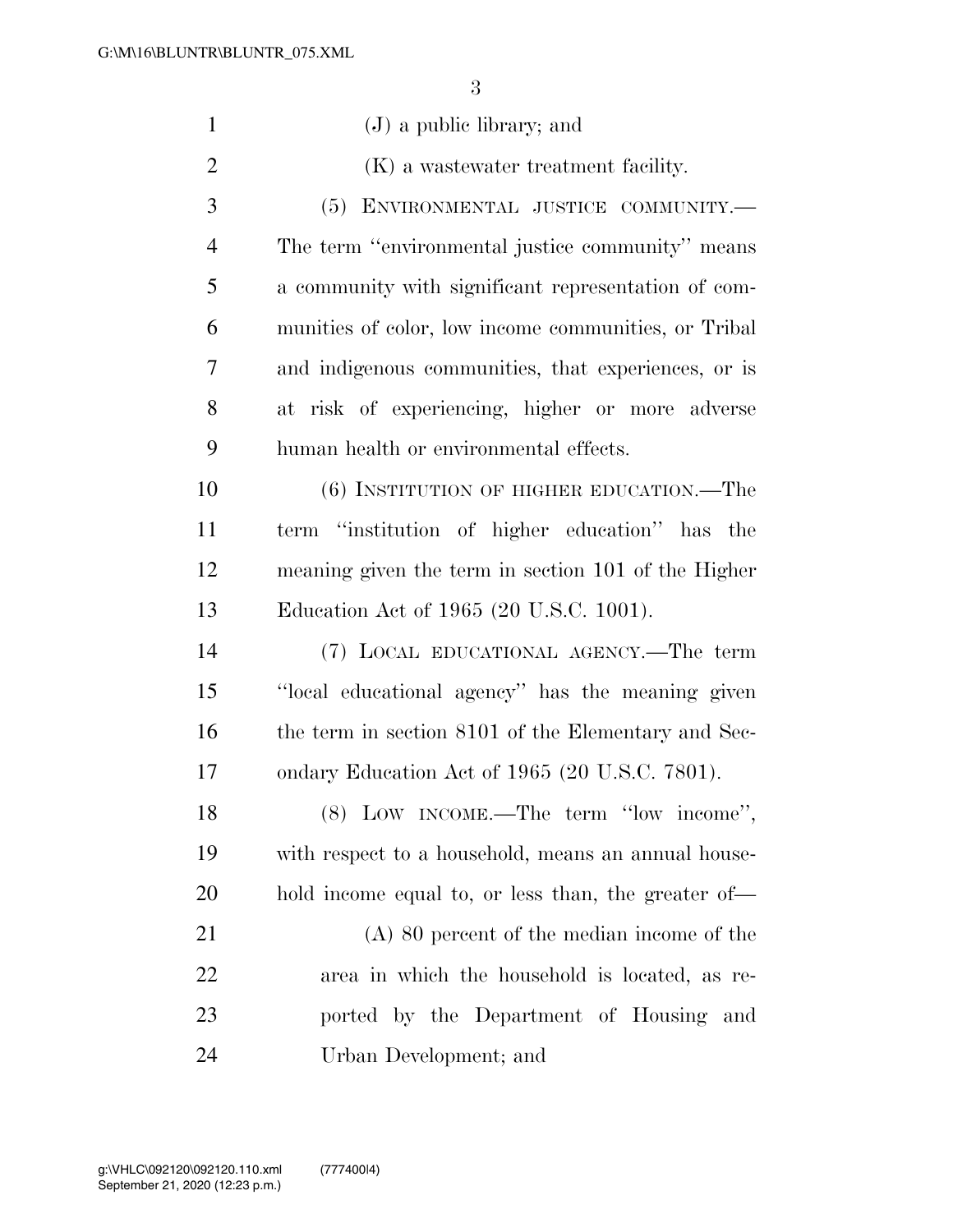(B) 200 percent of the Federal poverty 2 line.

 (9) LOW INCOME COMMUNITY.—The term ''low income community'' means a census block group in which not less than 30 percent of households are low income.

 (10) SECONDARY SCHOOL.—The term ''sec- ondary school'' has the meaning given the term in section 8101 of the Elementary and Secondary Edu-cation Act of 1965 (20 U.S.C. 7801).

 (11) SECRETARY.—The term ''Secretary'' means the Secretary of Energy.

 (12) STATE.—The term ''State'' has the mean- ing given the term in section 3 of the Energy Policy and Conservation Act (42 U.S.C. 6202).

 (13) STATE ENERGY PROGRAM.—The term ''State Energy Program'' means the State Energy Program established under part D of title III of the Energy Policy and Conservation Act (42 U.S.C. 6321 et seq.).

21 (14) TRIBAL ORGANIZATION.—

22 (A) In GENERAL.—The term "tribal orga- nization'' has the meaning given the term in section 3765 of title 38, United States Code.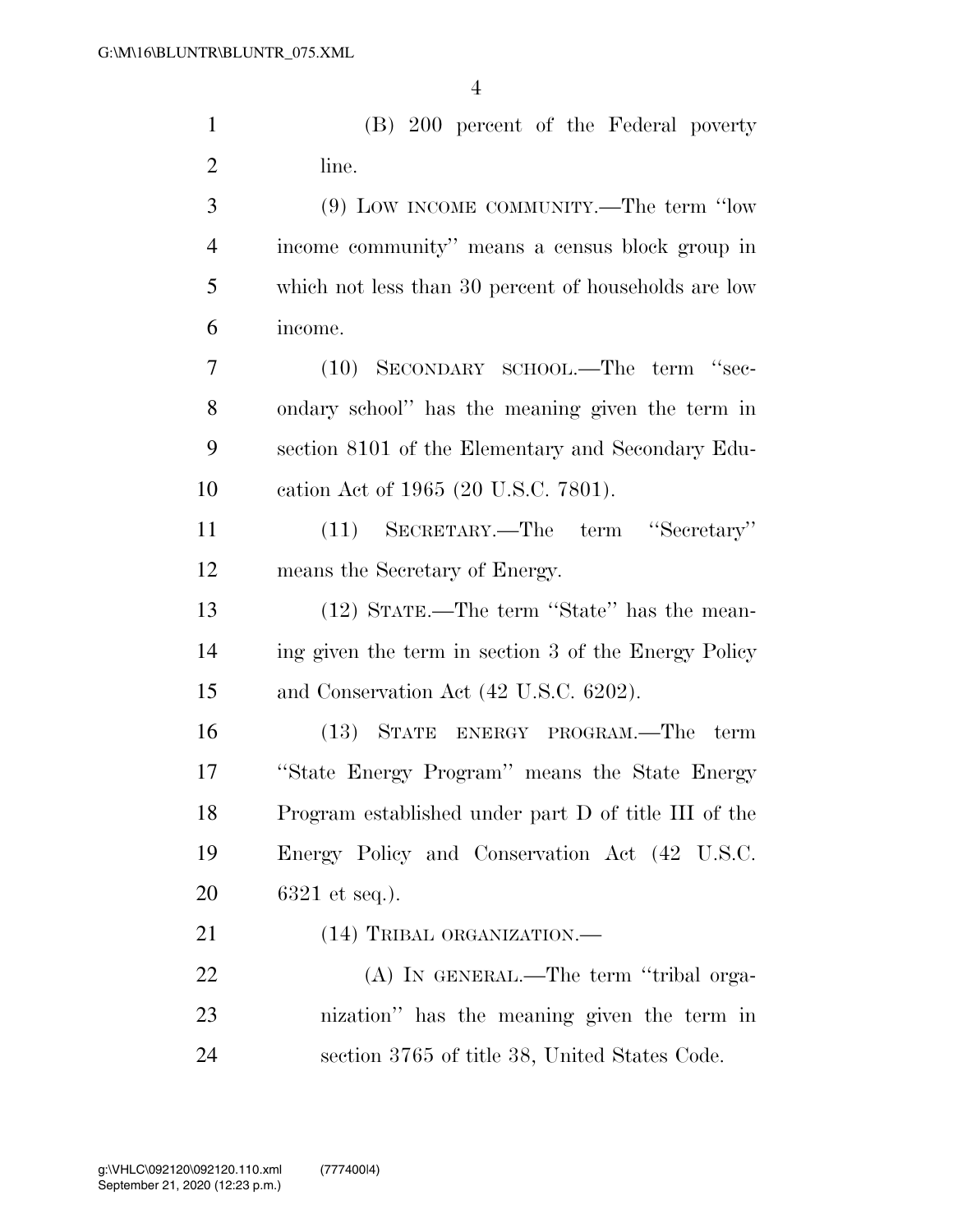| $\mathbf{1}$   | TECHNICAL AMENDMENT.-Section<br>(B)                         |
|----------------|-------------------------------------------------------------|
| $\overline{2}$ | $3765(4)$ of title 38, United States Code, is               |
| 3              | amended by striking "section 4(1) of the Indian             |
| $\overline{4}$ | Self-Determination and Education Assistance                 |
| 5              | Act $(25 \text{ U.S.C. } 450b(l))$ " and inserting "section |
| 6              | 4 of the Indian Self-Determination and Edu-                 |
| 7              | cation Assistance Act $(25 \text{ U.S.C. } 5304)$ ".        |
| 8              | (b) STATE PROGRAMS.—                                        |
| 9              | (1) ESTABLISHMENT.—Not later than 60 days                   |
| 10             | after the date of enactment of this Act, the Sec-           |
| 11             | retary shall distribute grants to States under the          |
| 12             | State Energy Program, in accordance with the allo-          |
| 13             | cation formula established under that Program, to           |
| 14             | implement covered projects.                                 |
| 15             | $(2)$ USE OF FUNDS.—                                        |
| 16             | (A) IN GENERAL.—Subject to subpara-                         |
| 17             | $graph$ (B), grant funds under paragraph $(1)$              |
| 18             | may be used for technical assistance, project fa-           |
| 19             | cilitation, and administration.                             |
| 20             | TECHNICAL ASSISTANCE.—A State<br>(B)                        |
| 21             | may use not more than 10 percent of grant                   |
| 22             | funds received under paragraph (1) to provide               |
| 23             | technical assistance for the development, facili-           |
| 24             | tation, management, oversight, and measure-                 |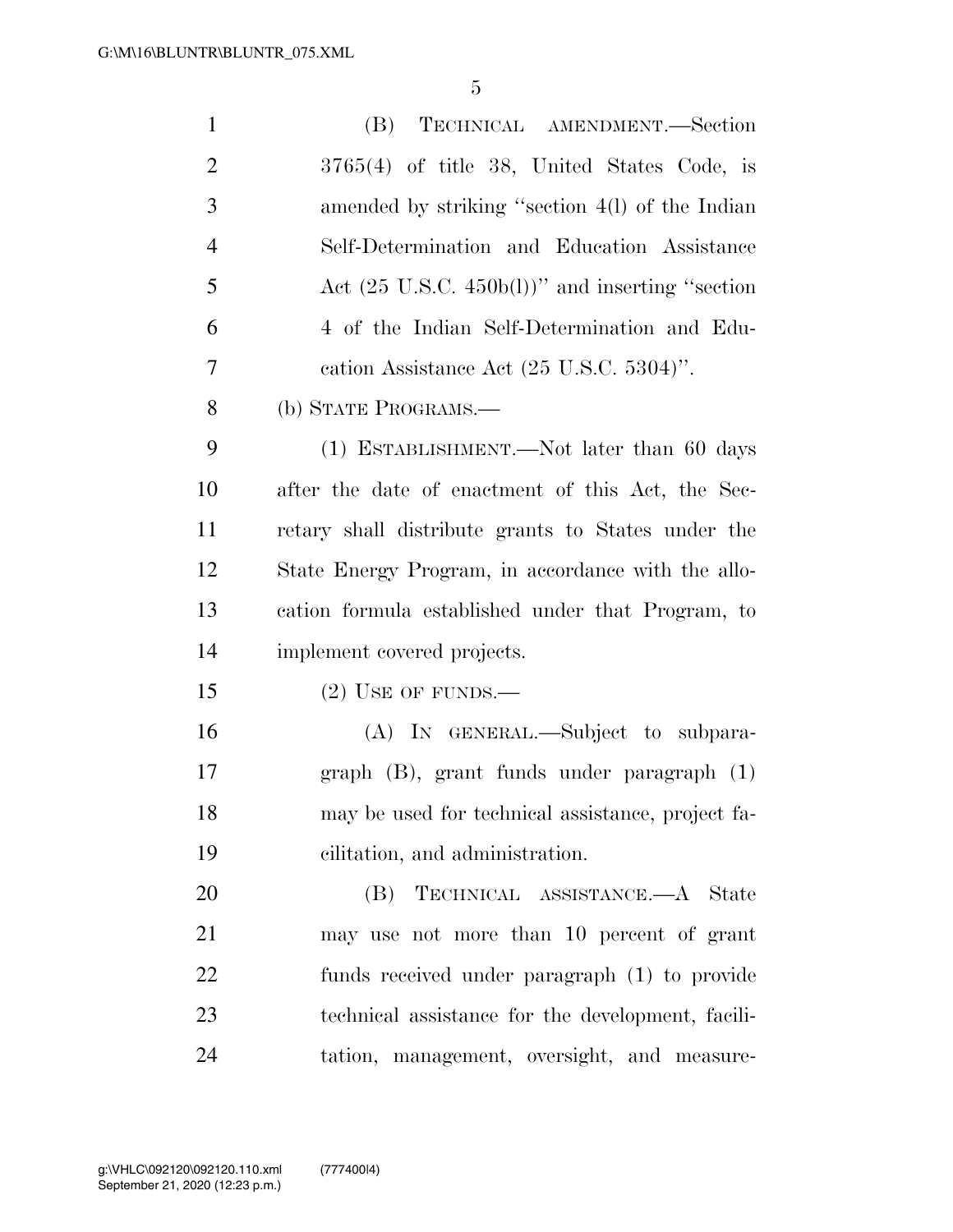| $\mathbf{1}$   | ment of results of covered projects implemented |
|----------------|-------------------------------------------------|
| $\overline{2}$ | using those funds.                              |
| 3              | (C) ENVIRONMENTAL JUSTICE AND OTHER             |
| $\overline{4}$ | COMMUNITIES.-To support communities ad-         |
| 5              | versely impacted by the COVID-19 pandemic, a    |
| 6              | State shall use not less than 40 percent of     |
| 7              | grant funds received under paragraph (1) to     |
| 8              | implement covered projects in environmental     |
| 9              | justice communities or low income communities.  |
| 10             | (D) PRIVATE FINANCING.—A State receiv-          |
| 11             | ing a grant under paragraph (1) shall—          |
| 12             | (i) to the extent practicable, leverage         |
| 13             | private financing for cost-effective energy     |
| 14             | efficiency, renewable energy, resiliency, and   |
| 15             | other smart-building improvements, such         |
| 16             | as by entering into an energy service per-      |
| 17             | formance contract; but                          |
| 18             | (ii) maintain the use of grant funds to         |
| 19             | carry out covered projects with more            |
| 20             | project resiliency, public health, and cap-     |
| 21             | ital-intensive efficiency and emission reduc-   |
| 22             | tion components than are typically avail-       |
| 23             | able through private energy service per-        |
| 24             | formance contracts.                             |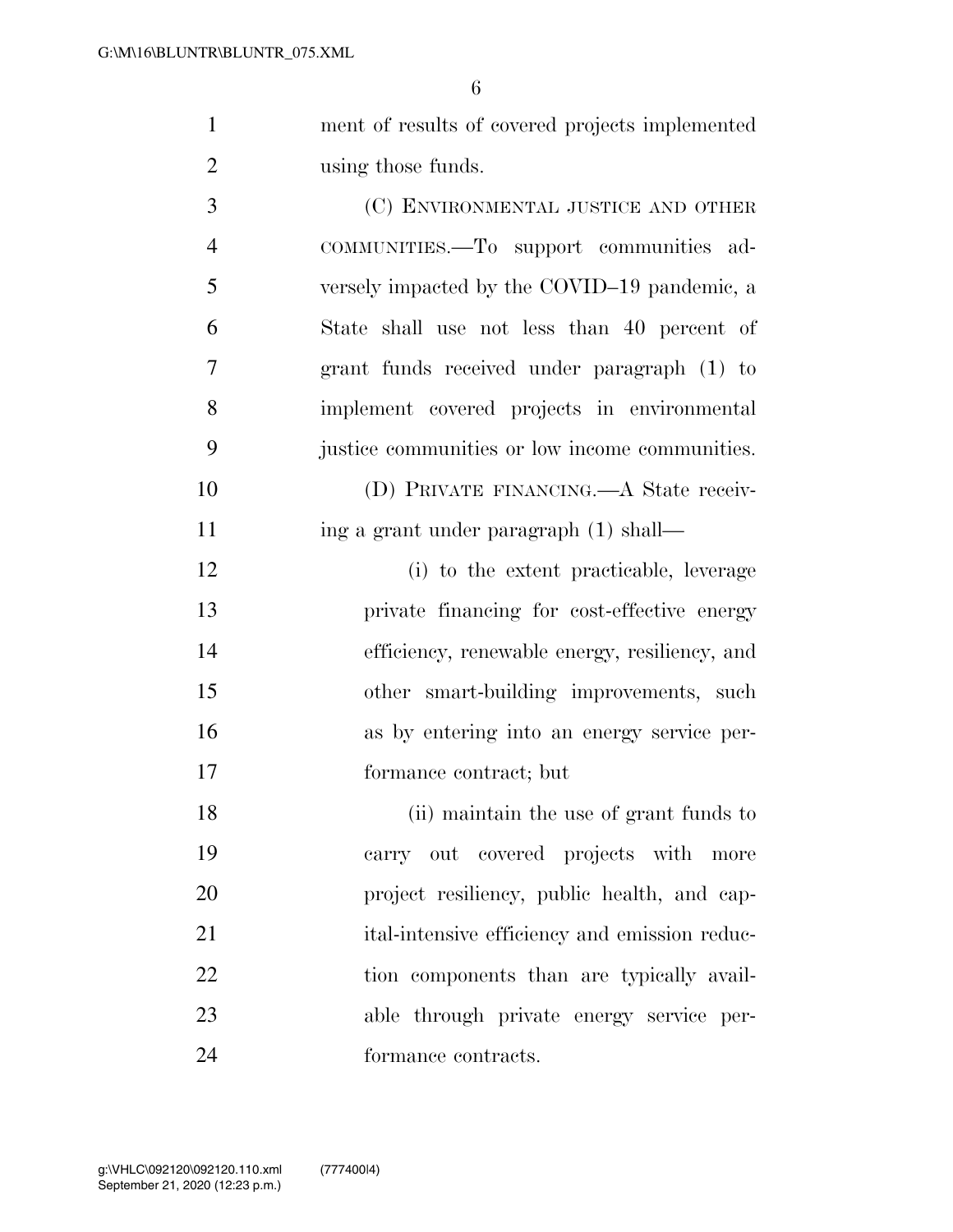(E) GUIDANCE.—In carrying out a covered project using grant funds received under para- graph (1), a State shall, to the extent prac- ticable, adhere to guidance developed by the Secretary pursuant to the American Recovery and Reinvestment Act of 2009 (Public Law 111–5; 123 Stat. 115) relating to distribution of funds, if that guidance will speed the dis- tribution of funds under this subsection. (3) NO MATCHING REQUIREMENT.—Notwith- standing any other provision of law, a State receiv- ing a grant under paragraph (1) shall not be re- quired to provide any amount of matching funding. (4) REPORT.—Not later than 1 year after the date on which grants are distributed under para- graph (1), and each year thereafter until the funds appropriated under paragraph (5) are no longer available, the Secretary shall submit a report on the use of those funds (including in the communities de-20 scribed in paragraph  $(2)(C)$  to — (A) the Subcommittee on Energy and

 Water Development of the Committee on Ap-propriations of the Senate;

 (B) the Subcommittee on Energy and Water Development and Related Agencies of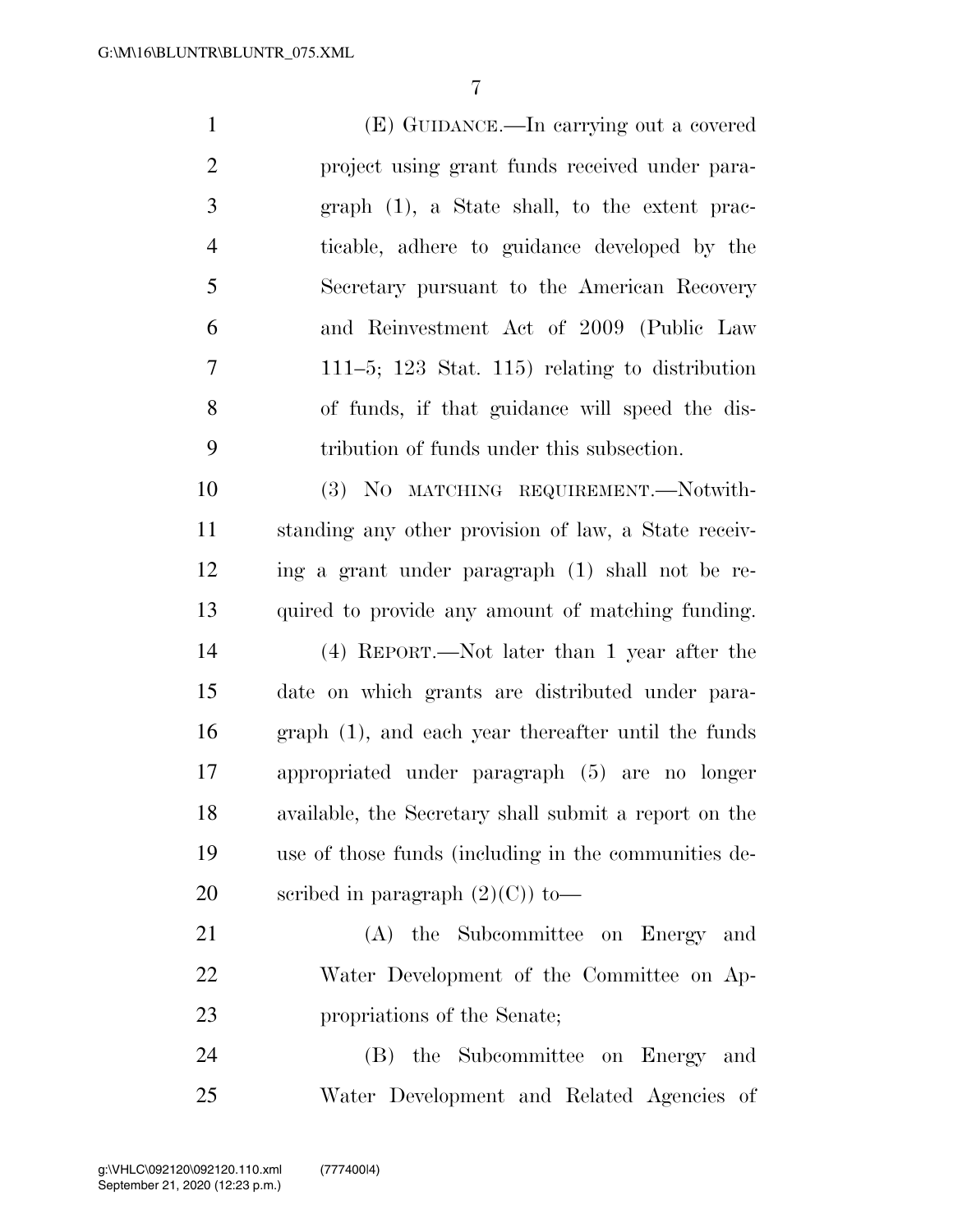| $\mathbf{1}$   | the Committee on Appropriations of the House         |
|----------------|------------------------------------------------------|
| $\overline{2}$ | of Representatives;                                  |
| 3              | (C) the Committee on Energy and Natural              |
| $\overline{4}$ | Resources of the Senate;                             |
| 5              | (D) the Committee on Energy and Com-                 |
| 6              | merce of the House of Representatives; and           |
| $\tau$         | (E) the Committee on Education and                   |
| 8              | Labor of the House of Representatives.               |
| 9              | (5) FUNDING.—In addition to any amounts              |
| 10             | made available to the Secretary to carry out the     |
| 11             | State Energy Program, there is authorized to be ap-  |
| 12             | propriated to the Secretary $$18,000,000,000$ to     |
| 13             | carry out this subsection, to remain available until |
| 14             | September 30, 2025.                                  |
| 15             | (6) SUPPLEMENT, NOT SUPPLANT.-Funds                  |
| 16             | made available under paragraph (5) shall supple-     |
| 17             | ment, not supplant, any other funds made available   |
| 18             | to States for the State Energy Program or the        |
| 19             | weatherization assistance program established under  |
| 20             | part A of title IV of the Energy Conservation and    |
| 21             | Production Act (42 U.S.C. 6861 et seq.).             |
| 22             | (c) FEDERAL ENERGY MANAGEMENT PROGRAM.-              |
| 23             | $(1)$ In GENERAL.—Not later than 60 days after       |
| 24             | the date of enactment of this Act, the Secretary     |
| 25             | shall use the funds appropriated under paragraph     |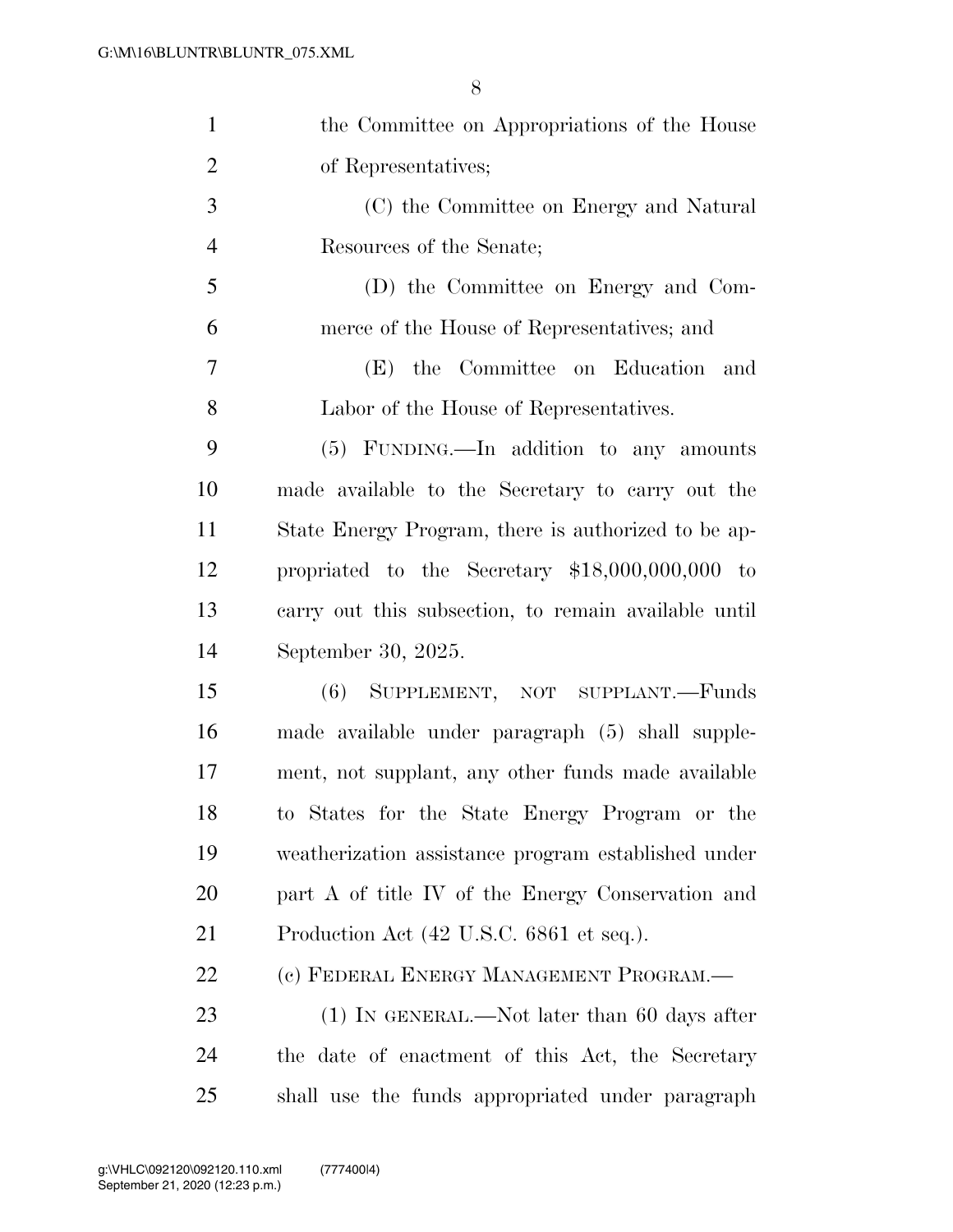(4) to provide grants under the AFFECT program under the Federal Energy Management Program of the Department of Energy to implement covered projects. (2) PRIVATE FINANCING.—A recipient of a grant under paragraph (1) shall— (A) to the extent practicable, leverage pri- vate financing for cost-effective energy effi- ciency, renewable energy, resiliency, and other smart-building improvements, such as by enter-11 ing into an energy service performance contract; but (B) maintain the use of grant funds to carry out covered projects with more project re- siliency, public health, and capital-intensive effi- ciency and emission reduction components than are typically available through private energy service performance contracts. (3) REPORT.—Not later than 1 year after the date on which grants are distributed under para- graph (1), and each year thereafter until the funds appropriated under paragraph (4) are no longer available, the Secretary shall submit a report on the use of those funds to—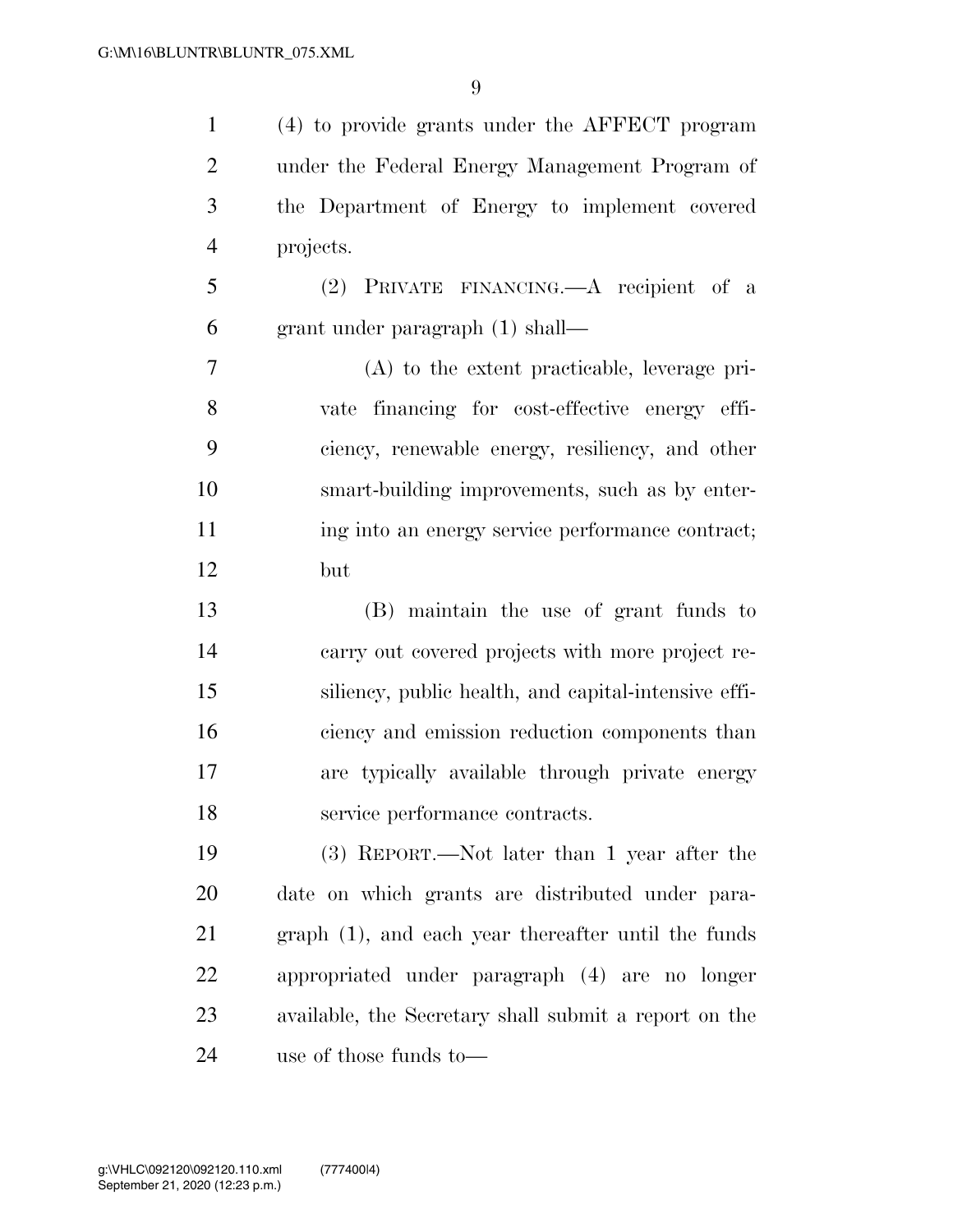| $\mathbf{1}$   | (A) the Subcommittee on Energy and                     |
|----------------|--------------------------------------------------------|
| $\overline{2}$ | Water Development of the Committee on Ap-              |
| 3              | propriations of the Senate;                            |
| $\overline{4}$ | (B) the Subcommittee on Energy and                     |
| 5              | Water Development and Related Agencies of              |
| 6              | the Committee on Appropriations of the House           |
| 7              | of Representatives;                                    |
| 8              | (C) the Committee on Energy and Natural                |
| 9              | Resources of the Senate;                               |
| 10             | (D) the Committee on Energy and Com-                   |
| 11             | merce of the House of Representatives; and             |
| 12             | (E) the Committee on Education and                     |
| 13             | Labor of the House of Representatives.                 |
| 14             | (4) FUNDING.—In addition to any amounts                |
| 15             | made available to the Secretary to carry out the AF-   |
| 16             | FECT program described in paragraph $(1)$ , there is   |
| 17             | authorized to be appropriated to the Secretary         |
| 18             | $$500,000,000$ to carry out this subsection, to remain |
| 19             | available until September 30, 2025.                    |
| 20             | (d) TRIBAL ORGANIZATIONS.—                             |
| 21             | $(1)$ In GENERAL.—Not later than 60 days after         |
| 22             | the date of enactment of this Act, the Secretary, act- |
| 23             | ing through the head of the Office of Indian Energy,   |
| 24             | shall distribute funds made available under para-      |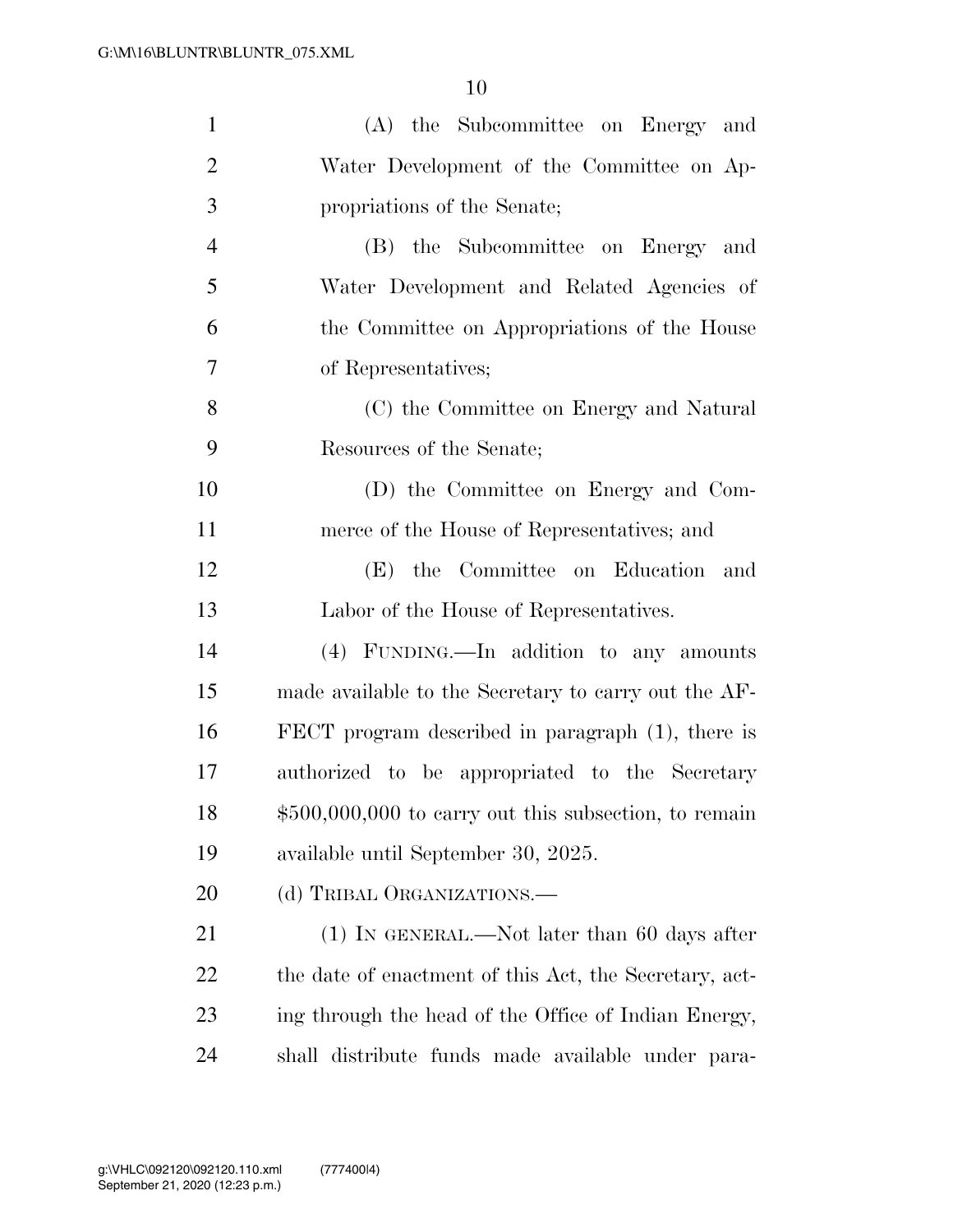| $\mathbf{1}$   | $graph(3)$ to tribal organizations to implement cov-  |
|----------------|-------------------------------------------------------|
| $\overline{2}$ | ered projects.                                        |
| 3              | (2) REPORT.—Not later than 1 year after the           |
| $\overline{4}$ | date on which funds are distributed under para-       |
| 5              | graph (1), and each year thereafter until the funds   |
| 6              | made available under paragraph (3) are no longer      |
| 7              | available, the Secretary shall submit a report on the |
| 8              | use of those funds to—                                |
| 9              | the Subcommittee on Energy and<br>(A)                 |
| 10             | Water Development of the Committee on Ap-             |
| 11             | propriations of the Senate;                           |
| 12             | (B) the Subcommittee on Energy and                    |
| 13             | Water Development and Related Agencies of             |
| 14             | the Committee on Appropriations of the House          |
| 15             | of Representatives;                                   |
| 16             | (C) the Committee on Energy and Natural               |
| 17             | Resources of the Senate;                              |
| 18             | (D) the Committee on Energy and Com-                  |
| 19             | merce of the House of Representatives; and            |
| 20             | the Committee on Education<br>(E)<br>and              |
| 21             | Labor of the House of Representatives.                |
| 22             | (3) FUNDING.—There is authorized to be ap-            |
| 23             | propriated to the Secretary $$1,500,000,000$ to carry |
| 24             | out this subsection, to remain available until Sep-   |
| 25             | tember 30, 2025.                                      |
|                |                                                       |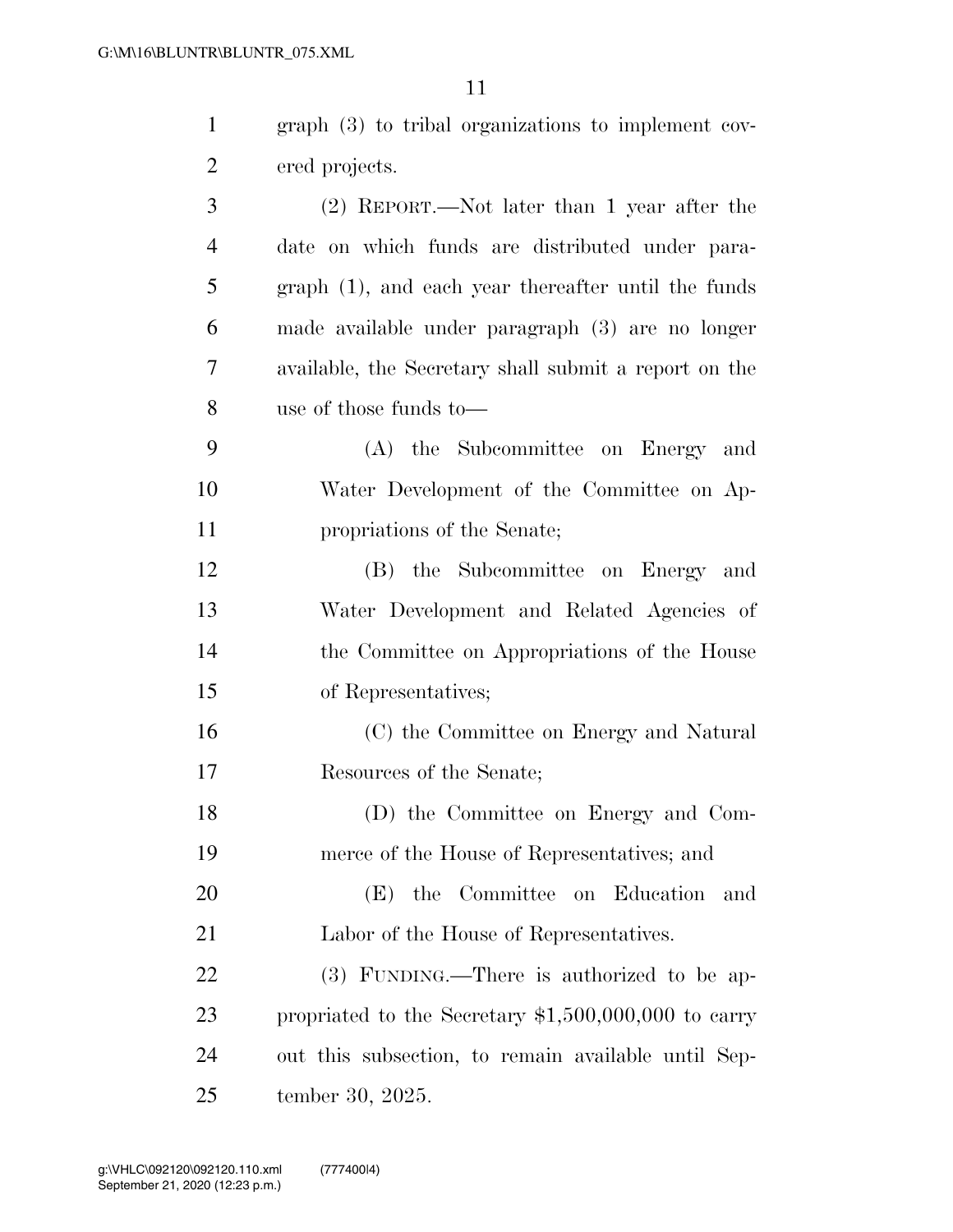(e) USE OF AMERICAN IRON, STEEL, AND MANUFAC-TURED GOODS.—

| 3              | (1) IN GENERAL.—Except as provided in para-           |
|----------------|-------------------------------------------------------|
| $\overline{4}$ | $graph (2)$ , none of the funds made available by or  |
| 5              | pursuant to this section may be used for a covered    |
| 6              | project unless all of the iron, steel, and manufac-   |
| 7              | tured goods used in the project are produced in the   |
| 8              | United States.                                        |
| 9              | (2) EXCEPTIONS.—The requirement under                 |
| 10             | paragraph (1) shall be waived by the head of the rel- |
| 11             | evant Federal department or agency in any case or     |
| 12             | category of cases in which the head of the relevant   |
| 13             | Federal department or agency determines that—         |
| 14             | (A) adhering to that requirement would be             |
| 15             | inconsistent with the public interest;                |
| 16             | (B) the iron, steel, and manufactured                 |
| 17             | goods needed for the project are not produced         |
| 18             | in the United States—                                 |
| 19             | (i) in sufficient and reasonably avail-               |
| 20             | able quantities; and                                  |
| 21             | (ii) in a satisfactory quality; or                    |
| 22             | (C) the inclusion of iron, steel, and rel-            |
| 23             | evant manufactured goods produced in the              |
| 24             | United States would increase the overall cost of      |
| 25             | the project by more than 25 percent.                  |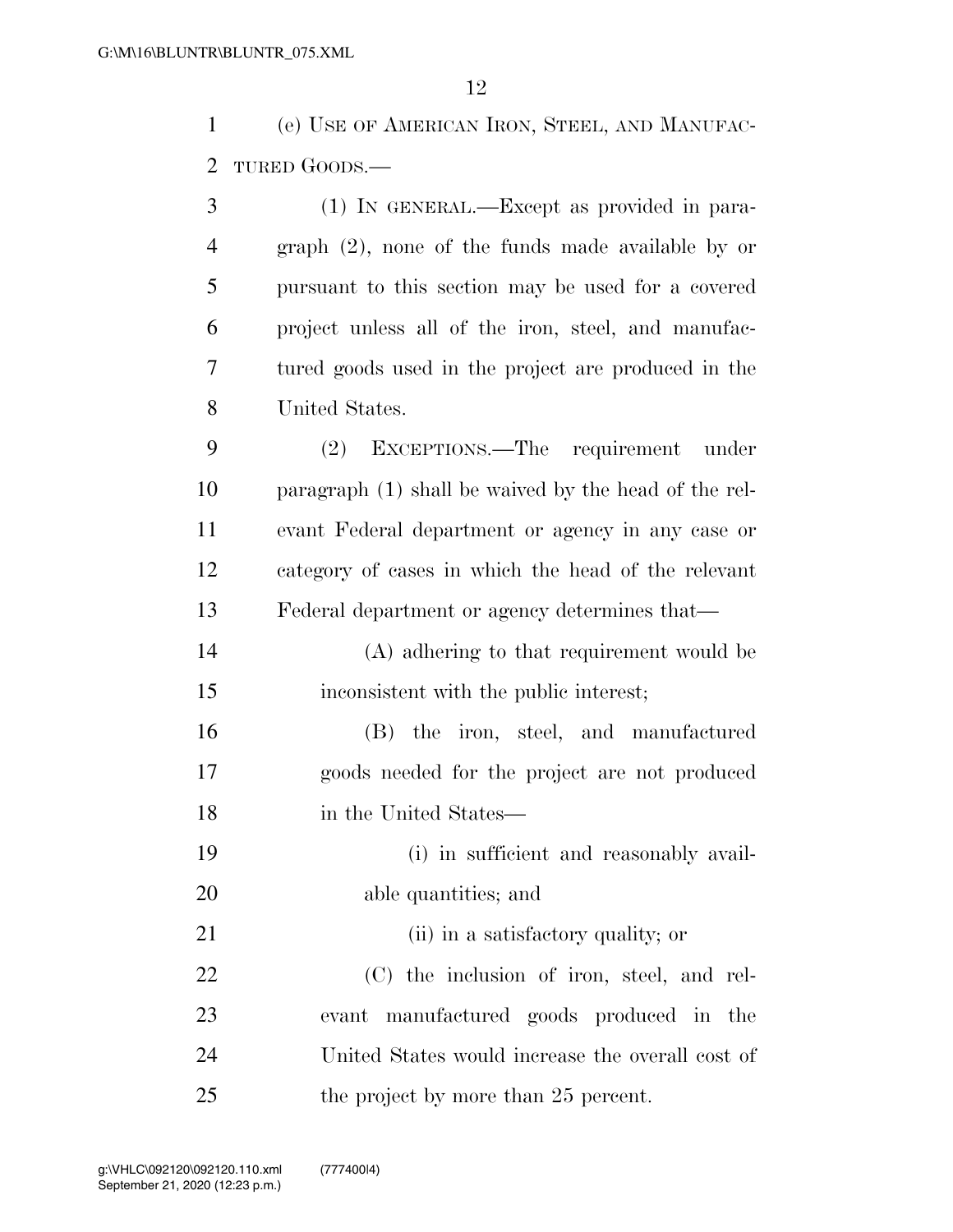| $\mathbf{1}$   | (3) WAIVER PUBLICATION.—If the head of a               |
|----------------|--------------------------------------------------------|
| $\overline{2}$ | Federal department or agency makes a determina-        |
| 3              | tion under paragraph $(2)$ to waive the requirement    |
| $\overline{4}$ | under paragraph (1), the head of the Federal de-       |
| 5              | partment or agency shall publish in the Federal        |
| 6              | Register a detailed justification for the waiver.      |
| 7              | (4) INTERNATIONAL AGREEMENTS.—This sub-                |
| 8              | section shall be applied in a manner consistent with   |
| 9              | the obligations of the United States under all appli-  |
| 10             | cable international agreements.                        |
| 11             | (f) WAGE RATE REQUIREMENTS.—                           |
| 12             | (1) IN GENERAL.—Notwithstanding any other              |
| 13             | provision of law, all laborers and mechanics em-       |
| 14             | ployed by contractors and subcontractors on projects   |
| 15             | funded directly or assisted in whole or in part by the |
| 16             | Federal Government pursuant to this section shall      |
| 17             | be paid wages at rates not less than those prevailing  |
| 18             | on projects of a similar character in the locality, as |
| 19             | determined by the Secretary of Labor in accordance     |
| 20             | with subchapter IV of chapter 31 of title 40, United   |
| 21             | States Code (commonly known as the "Davis-Bacon"       |
| 22             | $\text{Act}^{\prime\prime}$ .                          |
| 23             | (2) AUTHORITY.—With respect to the labor               |
| 24             | standards specified in paragraph (1), the Secretary    |

of Labor shall have the authority and functions set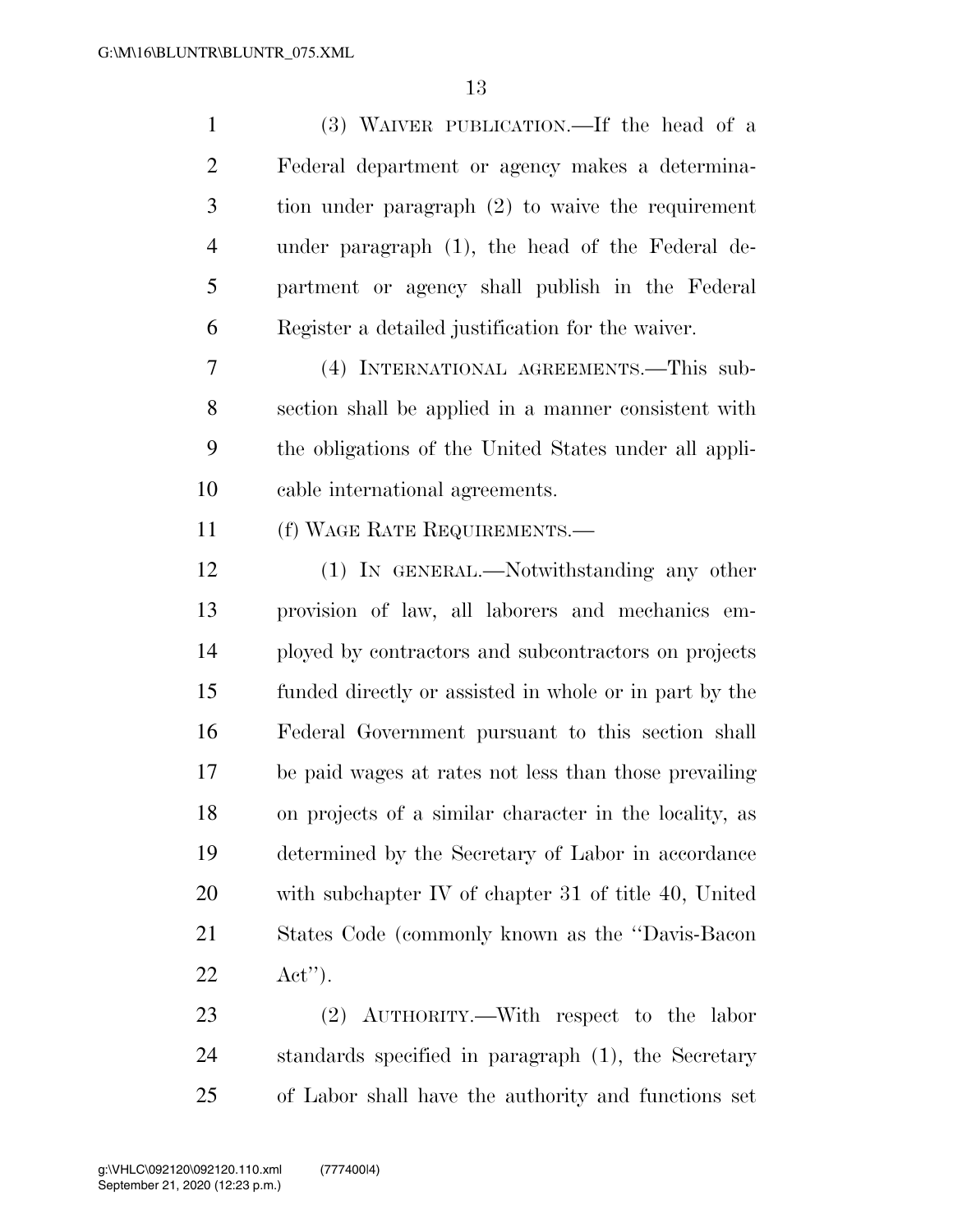| $\mathbf{1}$   | forth in Reorganization Plan Numbered 14 of 1950                       |
|----------------|------------------------------------------------------------------------|
| $\overline{2}$ | $(64 \text{ Stat. } 1267; 5 \text{ U.S.C. } App.)$ and section 3145 of |
| 3              | title 40, United States Code.                                          |
| 4              | SEC. 12702. PERSONNEL.                                                 |
| 5              | (a) IN GENERAL.—To carry out section 12701, the                        |
| 6              | Secretary of Energy shall hire within the Department of                |
| 7              | Energy—                                                                |
| 8              | $(1)$ not less than 300 full-time employees in the                     |
| 9              | Office of Energy Efficiency and Renewable Energy;                      |
| 10             | $(2)$ not less than 100 full-time employees, to be                     |
| 11             | distributed among—                                                     |
| 12             | (A) the Office of General Counsel;                                     |
| 13             | (B) the Office of Procurement Policy;                                  |
| 14             | (C) the Golden Field Office;                                           |
| 15             | (D) the National Energy Technology Lab-                                |
| 16             | oratory; and                                                           |
| 17             | (E) the Office of the Inspector General;                               |
| 18             | and                                                                    |
| 19             | $(3)$ not less than 20 full-time employees in the                      |
| 20             | Office of Indian Energy.                                               |
| 21             | (b) TIMELINE.—Not later than 60 days after the                         |
| 22             | date of enactment of this Act, the Secretary shall—                    |
| 23             | $(1)$ hire all personnel under subsection $(a)$ ; or                   |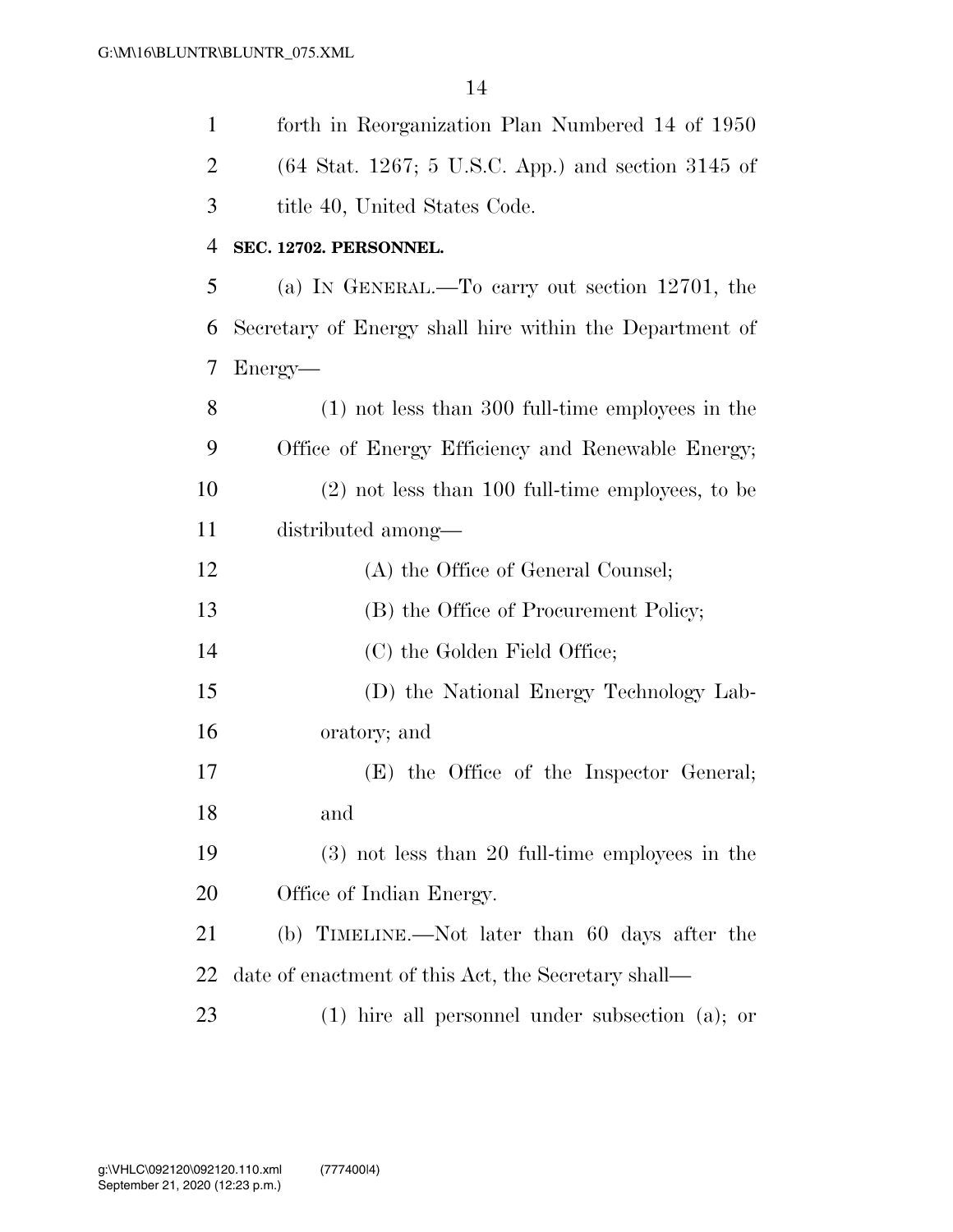(2) certify that the Secretary is unable to hire all personnel by the date required under this sub-section.

(c) CONTRACT HIRES.—

 (1) IN GENERAL.—If the Secretary makes a 6 certification under subsection  $(b)(2)$ , the Secretary may hire on a contract basis not more than 50 per- cent of the personnel required to be hired under sub-section (a).

 (2) DURATION.—An individual hired on a con- tract basis under paragraph (1) shall have an em-ployment term of not more than 1 year.

 (d) AUTHORIZATION OF APPROPRIATIONS.—There is authorized to be appropriated to the Secretary to carry out this section \$84,000,000 for each of fiscal years 2021 through 2031.

 (e) REPORT.—Not later than 60 days after the date of enactment of this Act, and annually thereafter for 2 years, the Secretary shall submit a report on progress made in carrying out subsection (a) to—

 (1) the Subcommittee on Energy and Water Development of the Committee on Appropriations of the Senate;